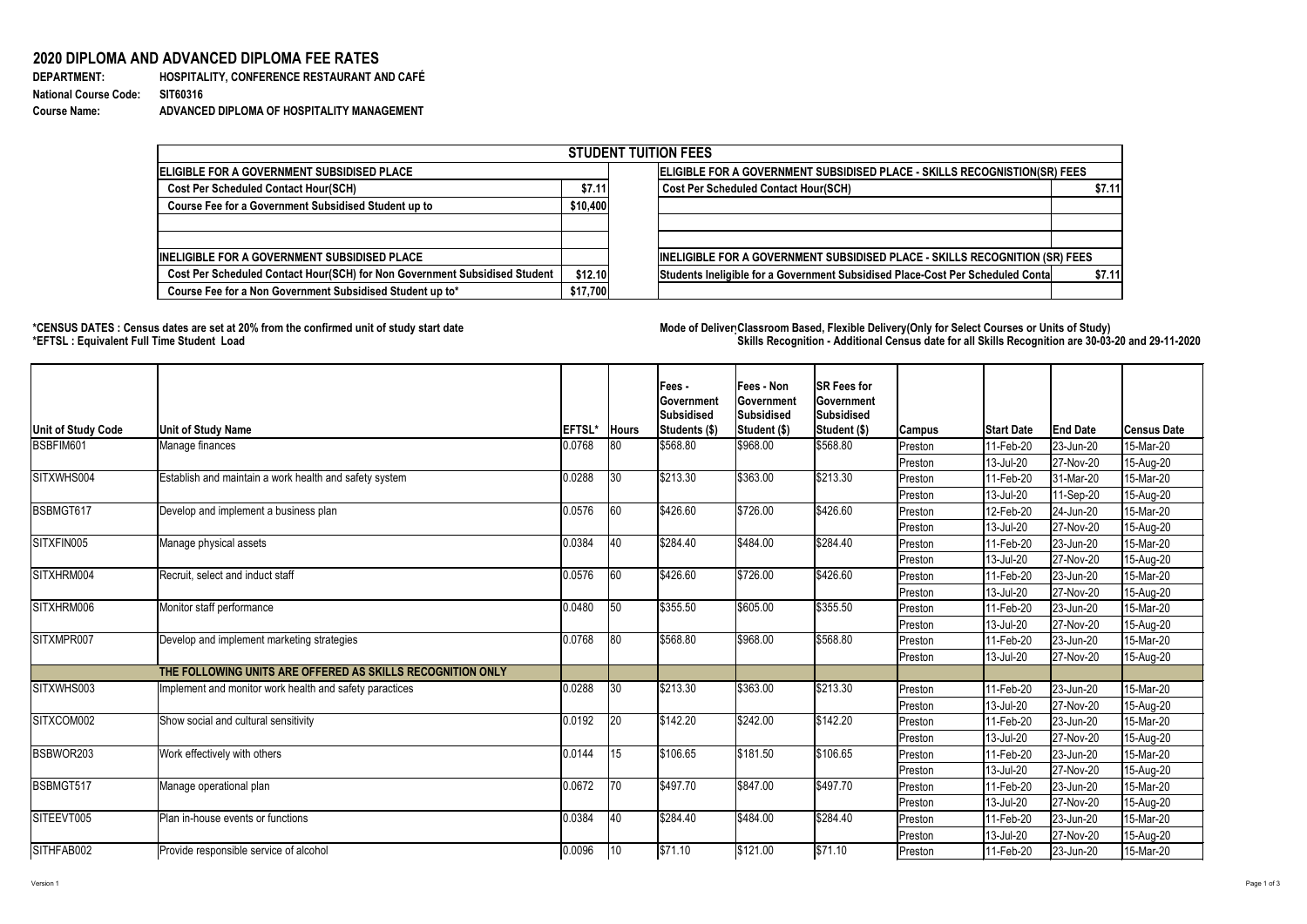

| <b>Unit of Study Code</b>  | <b>Unit of Study Name</b>                              | <b>EFTSL*</b> | <b>Hours</b> | $Fees -$<br><b>IGovernment</b><br><b>Subsidised</b><br>Students (\$) | <b>Fees - Non</b><br><b>Government</b><br>Subsidised<br>Student (\$) | <b>SR Fees for</b><br><b>Government</b><br>Subsidised<br>Student (\$) | <b>Campus</b>      | <b>Start Date</b>      | <b>End Date</b>                                                                                                                                                                                                                                                                                                                             | <b>Census Date</b>     |
|----------------------------|--------------------------------------------------------|---------------|--------------|----------------------------------------------------------------------|----------------------------------------------------------------------|-----------------------------------------------------------------------|--------------------|------------------------|---------------------------------------------------------------------------------------------------------------------------------------------------------------------------------------------------------------------------------------------------------------------------------------------------------------------------------------------|------------------------|
|                            |                                                        |               |              |                                                                      |                                                                      |                                                                       | Preston            | 13-Jul-20              | 27-Nov-20                                                                                                                                                                                                                                                                                                                                   | 15-Aug-20              |
| SITHFAB003                 | Operate a bar                                          | 0.0336        | 35           | \$248.85                                                             | \$423.50                                                             | \$248.85                                                              | Preston            | 11-Feb-20              | 23-Jun-20                                                                                                                                                                                                                                                                                                                                   | 15-Mar-20              |
|                            |                                                        |               |              |                                                                      |                                                                      |                                                                       | Preston            | 13-Jul-20              | 27-Nov-20                                                                                                                                                                                                                                                                                                                                   | 15-Aug-20              |
| SITHFAB004                 | Prepare and serve non-alcoholic beverages              | 0.0192        | 20           | \$142.20                                                             | \$242.00                                                             | \$142.20                                                              | Preston            | 11-Feb-20              | 23-Jun-20                                                                                                                                                                                                                                                                                                                                   | 15-Mar-20              |
|                            |                                                        |               |              |                                                                      |                                                                      |                                                                       | Preston            | 13-Jul-20              | 27-Nov-20                                                                                                                                                                                                                                                                                                                                   | 15-Aug-20              |
| SITHFAB005                 | Prepare and serve espresso coffee                      | 0.0288        | 30           | \$213.30                                                             | \$363.00                                                             | \$213.30                                                              | Preston            | 11-Feb-20              | 23-Jun-20                                                                                                                                                                                                                                                                                                                                   | 15-Mar-20              |
|                            |                                                        |               |              |                                                                      |                                                                      |                                                                       | Preston            | $13$ -Jul-20           | 27-Nov-20                                                                                                                                                                                                                                                                                                                                   | 15-Aug-20              |
| SITHFAB007                 | Serve food and beverage                                | 0.0768        | 80           | \$568.80                                                             | \$968.00                                                             | \$568.80                                                              | Preston            | 11-Feb-20              | 23-Jun-20                                                                                                                                                                                                                                                                                                                                   | 15-Mar-20              |
|                            |                                                        |               |              |                                                                      |                                                                      |                                                                       | Preston            | 13-Jul-20              | 27-Nov-20                                                                                                                                                                                                                                                                                                                                   | 15-Aug-20              |
| SITHFAB008                 | Operate and monitor cellar systems                     | 0.0384        | 40           | \$284.40                                                             | \$484.00                                                             | \$284.40                                                              | Preston            | 11-Feb-20              | 23-Jun-20                                                                                                                                                                                                                                                                                                                                   | 15-Mar-20              |
|                            |                                                        |               |              |                                                                      |                                                                      |                                                                       | Preston            | 13-Jul-20              | 27-Nov-20                                                                                                                                                                                                                                                                                                                                   | 15-Aug-20              |
| SITHFAB011                 | Provide advice on beers, spirits and liqueurs          | 0.0384        | 40           | \$284.40                                                             | \$484.00                                                             | \$284.40                                                              | Preston            | 11-Feb-20              | 23-Jun-20                                                                                                                                                                                                                                                                                                                                   | 15-Mar-20              |
|                            |                                                        |               |              |                                                                      |                                                                      |                                                                       | Preston            | 13-Jul-20              | 27-Nov-20                                                                                                                                                                                                                                                                                                                                   | 15-Aug-20              |
| SITHFAB012                 | Provide advice on Australian wines                     | 0.0384        | <b>40</b>    | \$284.40                                                             | \$484.00                                                             | \$284.40                                                              | Preston            | 11-Feb-20              |                                                                                                                                                                                                                                                                                                                                             | 15-Mar-20              |
|                            |                                                        |               |              |                                                                      |                                                                      |                                                                       | Preston            | 13-Jul-20              |                                                                                                                                                                                                                                                                                                                                             | 15-Aug-20              |
| SITHFAB016                 | Provide advice on food                                 | 0.0384        | 40           | \$284.40                                                             | \$484.00                                                             | \$284.40                                                              | Preston            | 11-Feb-20              |                                                                                                                                                                                                                                                                                                                                             | 15-Mar-20              |
|                            |                                                        |               |              |                                                                      |                                                                      |                                                                       | Preston            | 13-Jul-20              |                                                                                                                                                                                                                                                                                                                                             | 15-Aug-20              |
| SITHFAB017                 | Provide advice on food and beverage matching           | 0.0480        | 50           | \$355.50                                                             | \$605.00                                                             | \$355.50                                                              | Preston            | 11-Feb-20              |                                                                                                                                                                                                                                                                                                                                             | 15-Mar-20              |
|                            |                                                        |               |              |                                                                      |                                                                      |                                                                       | Preston            | 13-Jul-20              |                                                                                                                                                                                                                                                                                                                                             | 15-Aug-20              |
| SITHIND002                 | Source and use information on the hospitality industry | 0.0240        | 25           | \$177.75                                                             | \$302.50                                                             | $\frac{1}{1}$ \$177.75                                                | Preston            | 11-Feb-20              |                                                                                                                                                                                                                                                                                                                                             | 15-Mar-20              |
|                            |                                                        |               |              |                                                                      |                                                                      |                                                                       | Preston            | 13-Jul-20              |                                                                                                                                                                                                                                                                                                                                             | 15-Aug-20              |
| SITHIND004                 | Work effectively in hospitality service                | 0.0010        |              | \$7.11                                                               | \$12.10                                                              | \$7.11                                                                | Preston            | 11-Feb-20              |                                                                                                                                                                                                                                                                                                                                             | 15-Mar-20              |
|                            |                                                        |               |              |                                                                      |                                                                      |                                                                       | Preston            | 13-Jul-20              |                                                                                                                                                                                                                                                                                                                                             | 15-Aug-20              |
| SITXCCS006                 | Provide service to customers                           | 0.0240        | 25           | \$177.75                                                             | \$302.50                                                             | $\frac{1}{1}$ \$177.75                                                | Preston            | 11-Feb-20              |                                                                                                                                                                                                                                                                                                                                             | 15-Mar-20              |
|                            |                                                        |               |              |                                                                      |                                                                      |                                                                       | Preston            | 13-Jul-20              |                                                                                                                                                                                                                                                                                                                                             | 15-Aug-20              |
| SITXCCS008                 | Develop and manage quality customer service practices  | 0.0288        | 30           | \$213.30                                                             | \$363.00                                                             | \$213.30                                                              | Preston            | 11-Feb-20              |                                                                                                                                                                                                                                                                                                                                             | 15-Mar-20              |
|                            |                                                        |               |              |                                                                      |                                                                      |                                                                       | Preston_           | 13-Jul-20              |                                                                                                                                                                                                                                                                                                                                             | 15-Aug-20              |
| SITXCOM005                 | Manage conflict                                        | 0.0192        | 20           | \$142.20                                                             | \$242.00                                                             | \$142.20                                                              | Preston            | 11-Feb-20              |                                                                                                                                                                                                                                                                                                                                             | 15-Mar-20              |
| SITXFIN003                 |                                                        |               | 30           | \$213.30                                                             | \$363.00                                                             | \$213.30                                                              | <b>Preston</b>     | 13-Jul-20              |                                                                                                                                                                                                                                                                                                                                             | 15-Aug-20              |
|                            | Manage finances within a budget                        | 0.0288        |              |                                                                      |                                                                      |                                                                       | Preston            | 11-Feb-20              |                                                                                                                                                                                                                                                                                                                                             | 15-Mar-20              |
| SITXFIN004                 | Prepare and monitor budgets                            | 0.0288        | 30           | \$213.30                                                             | \$363.00                                                             | \$213.30                                                              | Preston            | $13$ -Jul-20           | $ 23 - Jun-20 $<br>27-Nov-20<br>23-Jun-20<br>27-Nov-20<br>23-Jun-20<br>27-Nov-20<br>$ 23 - Jun-20 $<br>27-Nov-20<br>23-Jun-20<br>27-Nov-20<br>23-Jun-20<br>27-Nov-20<br>$ 23 - Jun-20 $<br>27-Nov-20<br>$ 23 - Jun-20 $<br>27-Nov-20<br>$ 23 - Jun-20 $<br>27-Nov-20<br>23-Jun-20<br>27-Nov-20<br>23-Jun-20<br>27-Nov-20<br>$ 23 - Jun-20 $ | 15-Aug-20              |
|                            |                                                        |               |              |                                                                      |                                                                      |                                                                       | Preston            | 11-Feb-20              |                                                                                                                                                                                                                                                                                                                                             | 15-Mar-20              |
| SITXFSA001                 | Use hygienic practices for food safety                 | 0.0144        | 15           | \$106.65                                                             | \$181.50                                                             | \$106.65                                                              | Preston            | 13-Jul-20<br>11-Feb-20 |                                                                                                                                                                                                                                                                                                                                             | 15-Aug-20              |
|                            |                                                        |               |              |                                                                      |                                                                      |                                                                       | Preston            | 13-Jul-20              |                                                                                                                                                                                                                                                                                                                                             | 15-Mar-20              |
| SITXWHS001                 | Participate in safe food handling practices            | 0.0115        | 12           | \$85.32                                                              | \$145.20                                                             | \$85.32                                                               | Preston            | 11-Feb-20              |                                                                                                                                                                                                                                                                                                                                             | 15-Aug-20<br>15-Mar-20 |
|                            |                                                        |               |              |                                                                      |                                                                      |                                                                       | Preston<br>Preston | 13-Jul-20              | 27-Nov-20                                                                                                                                                                                                                                                                                                                                   | 15-Aug-20              |
| SITXGLC001                 | Research and comply with regulatory requirements       | 0.0768        | 80           | \$568.80                                                             | \$968.00                                                             | \$568.80                                                              | Preston            | 11-Feb-20              | 23-Jun-20                                                                                                                                                                                                                                                                                                                                   | 15-Mar-20              |
|                            |                                                        |               |              |                                                                      |                                                                      |                                                                       | Preston            | 13-Jul-20              | 27-Nov-20                                                                                                                                                                                                                                                                                                                                   | 15-Aug-20              |
| SITXHRM002<br>Roster staff |                                                        | 0.0288        | 30           | \$213.30                                                             | \$363.00                                                             | \$213.30                                                              | Preston            | 11-Feb-20              | $ 23 - Jun-20 $                                                                                                                                                                                                                                                                                                                             | 15-Mar-20              |
|                            |                                                        |               |              |                                                                      |                                                                      |                                                                       | Preston            | 13-Jul-20              | 27-Nov-20                                                                                                                                                                                                                                                                                                                                   | 15-Aug-20              |
| SITXHRM003                 | Lead and manage people                                 | 0.0576        | 60           | \$426.60                                                             | \$726.00                                                             | \$426.60                                                              | Preston            | 11-Feb-20              | $ 23 - Jun-20 $                                                                                                                                                                                                                                                                                                                             | 15-Mar-20              |
|                            |                                                        |               |              |                                                                      |                                                                      |                                                                       | Preston            | 13-Jul-20              | 27-Nov-20                                                                                                                                                                                                                                                                                                                                   | 15-Aug-20              |
| SITXMGT001                 | Monitor work operations                                | 0.0192        | 20           | \$142.20                                                             | \$242.00                                                             | \$142.20                                                              | Preston            | 11-Feb-20              | 23-Jun-20                                                                                                                                                                                                                                                                                                                                   | 15-Mar-20              |
|                            |                                                        |               |              |                                                                      |                                                                      |                                                                       | Preston            | 13-Jul-20              | 27-Nov-20                                                                                                                                                                                                                                                                                                                                   | 15-Aug-20              |
| SITXMGT002                 | <b>Establish and conduct business relationships</b>    | 0.0576        | 60           | \$426.60                                                             | \$726.00                                                             | \$426.60                                                              | Preston            | 11-Feb-20              | 23-Jun-20                                                                                                                                                                                                                                                                                                                                   | 15-Mar-20              |
|                            |                                                        |               |              |                                                                      |                                                                      |                                                                       |                    |                        |                                                                                                                                                                                                                                                                                                                                             |                        |